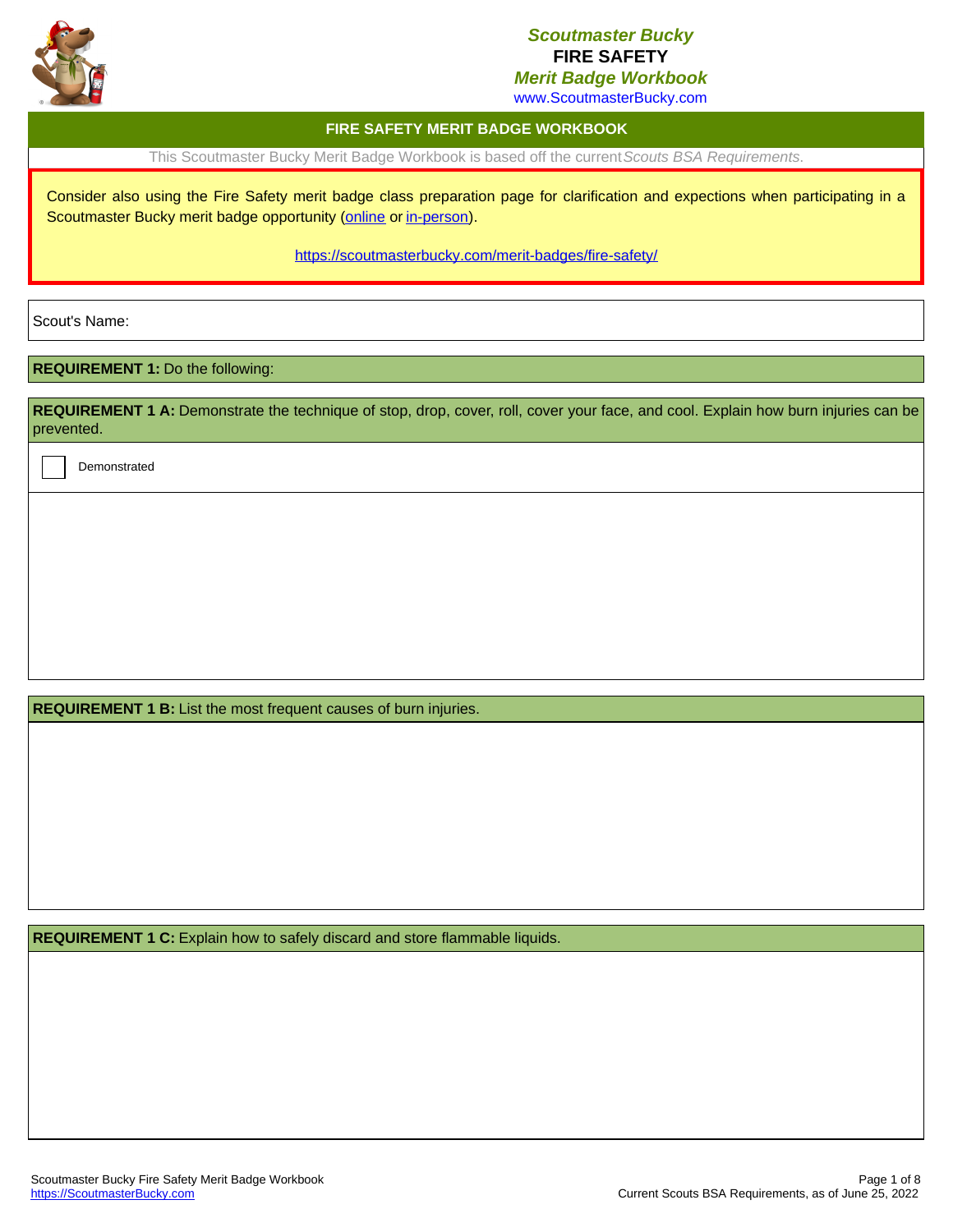

www.ScoutmasterBucky.com

**REQUIREMENT 2:** Explain the chemistry and physics of fire. Name the parts of the fire tetrahedron. Explain why vapors are important to the burning process. Name the products of combustion. Give an example of how fire grows and what happens.

Chemistry and physics of fire

Parts of the fire tetrahedron

Why vapors are important to the burning process

The products of combustion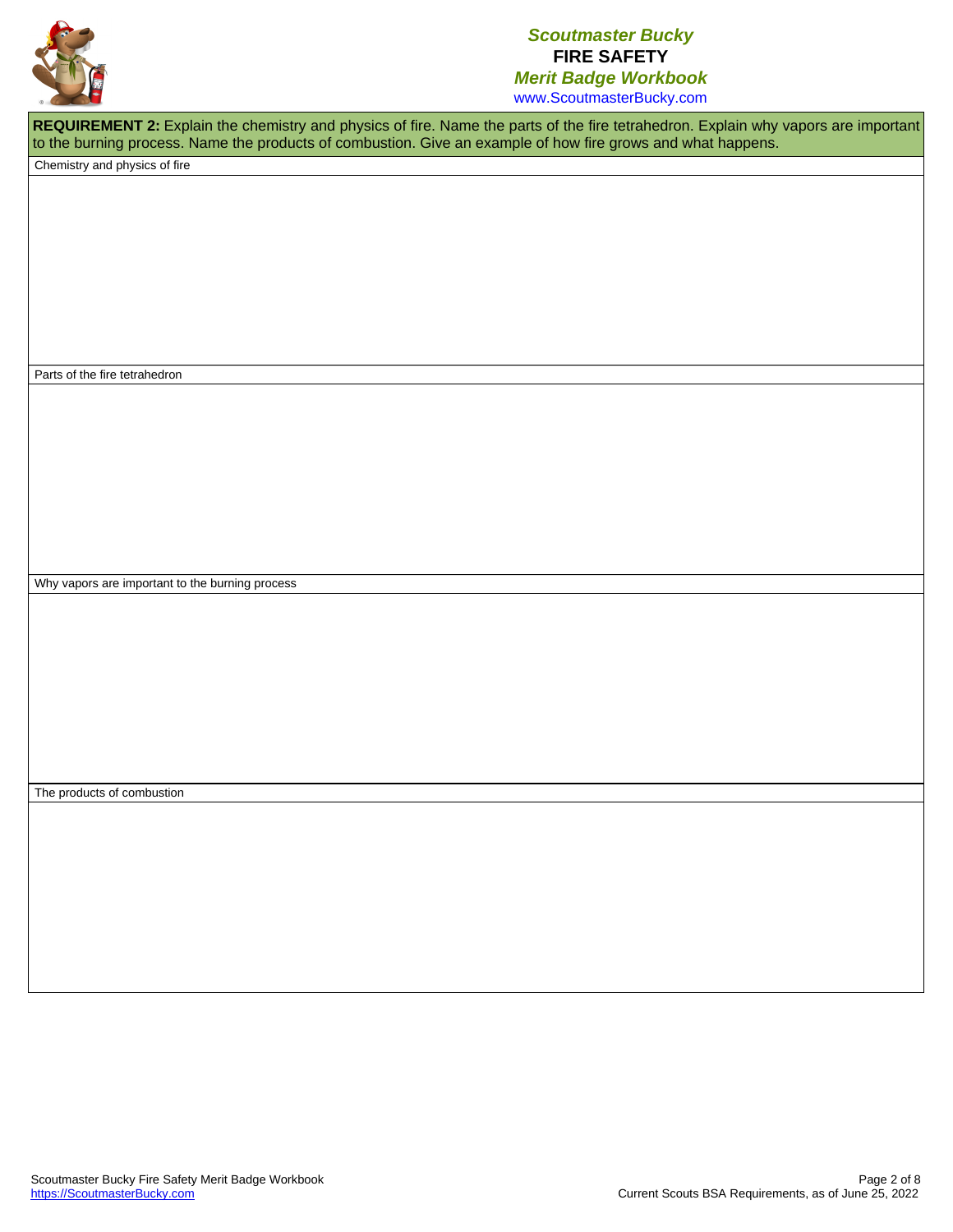

An example of how fire grows and what happens

REQUIREMENT 3: Name the most frequent causes of fire in the home, and give examples of ways they can be prevented. Include a discussion about fires caused by smoking in the home, cooking, candles, fireplaces, and electrical appliances.

Most frequent causes of fire in the home

Examples of ways they can be prevented

**REQUIREMENT 4:** Explain the role of human behavior in the arson problem in this country.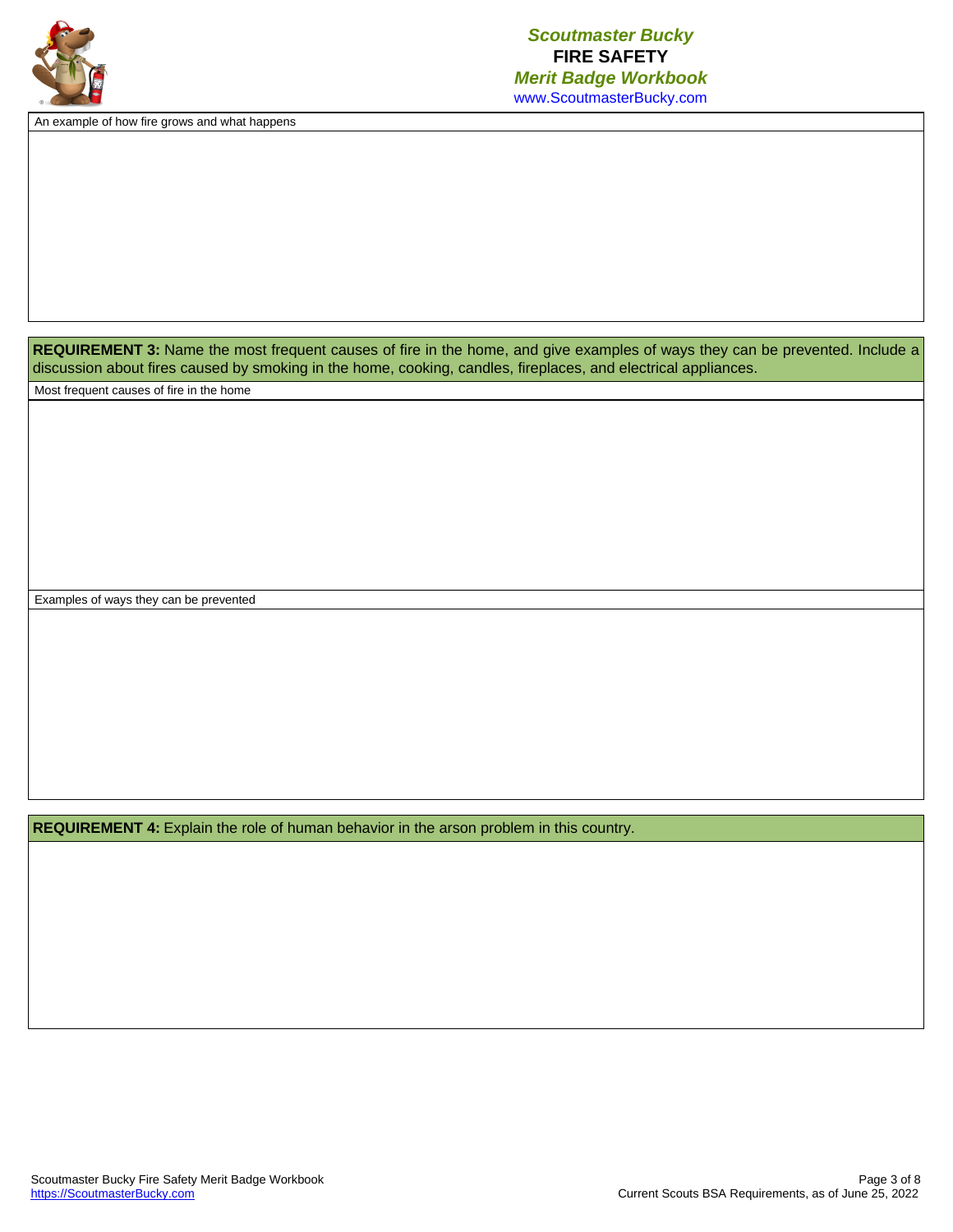

# *Scoutmaster Bucky* **FIRE SAFETY** *Merit Badge Workbook*

www.ScoutmasterBucky.com

REQUIREMENT 5: List the actions and common circumstances that cause seasonal and holiday-related fires. Explain how these fires can be prevented.

### **REQUIREMENT 6:** Conduct a home safety survey with the help of an adult. Then do the following:

**REQUIREMENT 6 A:** Draw a home fire-escape plan, create a home fire-drill schedule, and conduct a home fire drill.

Drew a home fire-escape plan Created a home fire-drill schedule Conducted a home fire drill

#### **REQUIREMENT 6 B:** Test a smoke alarm and demonstrate regular maintenance of a smoke alarm.

Completed

**REQUIREMENT 6 C:** Explain what to do when you smell gas and when you smell smoke.

**REQUIREMENT 6 D:** Explain how you would report a fire alarm.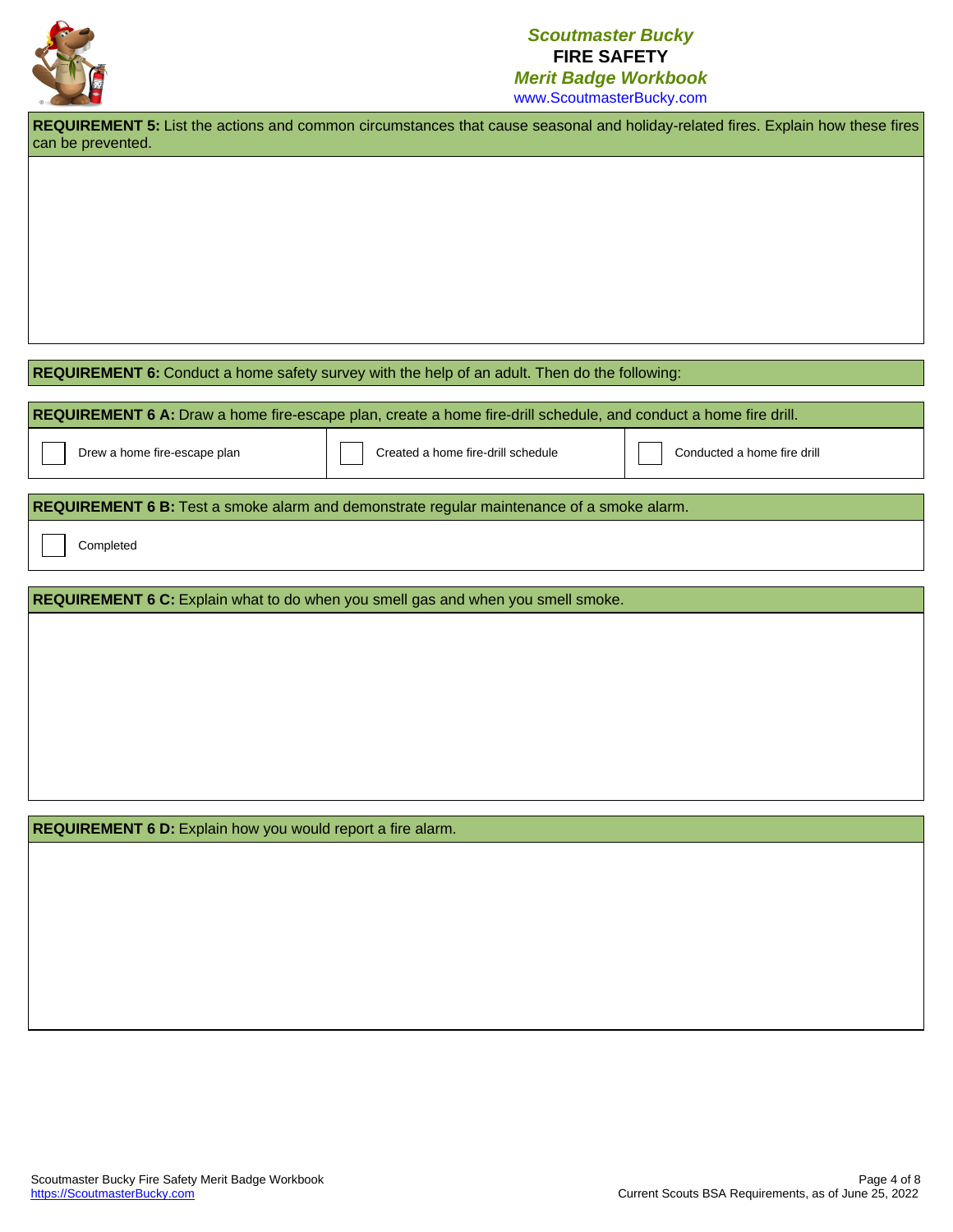

**REQUIREMENT 6 E:** Explain what fire safety equipment can be found in public buildings.

**REQUIREMENT 6 F:** Explain who should use fire extinguishers and when these devices can be used.

**REQUIREMENT 6 G:** Explain how to extinguish a grease pan fire.

**REQUIREMENT 6 H:** Explain what fire safety precautions you should take when you are in a public building.

**REQUIREMENT 7:** Do the following:

**[REQUIREMENT](https://scoutmasterbucky.com) 7 A:** Demonstrate lighting a match safely.

Completed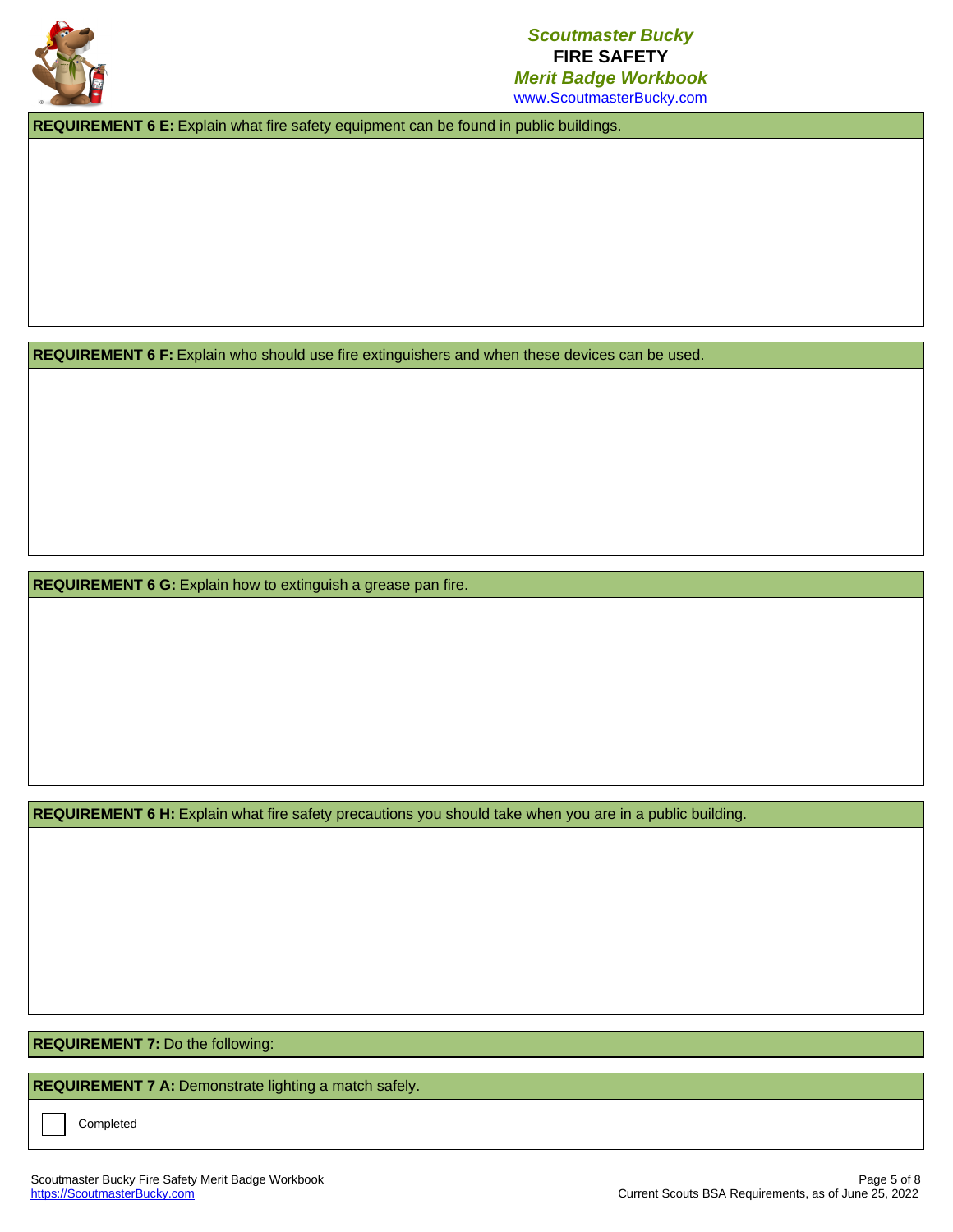

# *Scoutmaster Bucky* **FIRE SAFETY** *Merit Badge Workbook*

www.ScoutmasterBucky.com

### **REQUIREMENT 7 B:** Demonstrate the safe way to start a charcoal fire.

Completed

#### **REQUIREMENT 7 C:** Demonstrate how to safely light a candle. Discuss with your counselor how to safely use candles.

Completed

**REQUIREMENT 8:** Explain the difference between combustible and noncombustible liquids and between combustible and noncombustible fabrics.

### **REQUIREMENT 9:** Do the following:

**REQUIREMENT 9 A:** Describe for your counselor the safe way to refuel a liquid fuel engine, such as a lawn mower, weed eater, an outboard motor, farm machine, or an automobile with gas from an approved gas can.

**REQUIREMENT 9 B:** Demonstrate the safety factors, such as proper ventilation, for auxiliary heating devices and the proper way to fuel those devices.

[Completed](https://scoutmasterbucky.com)

## **REQUIREMENT 10:** Do the following: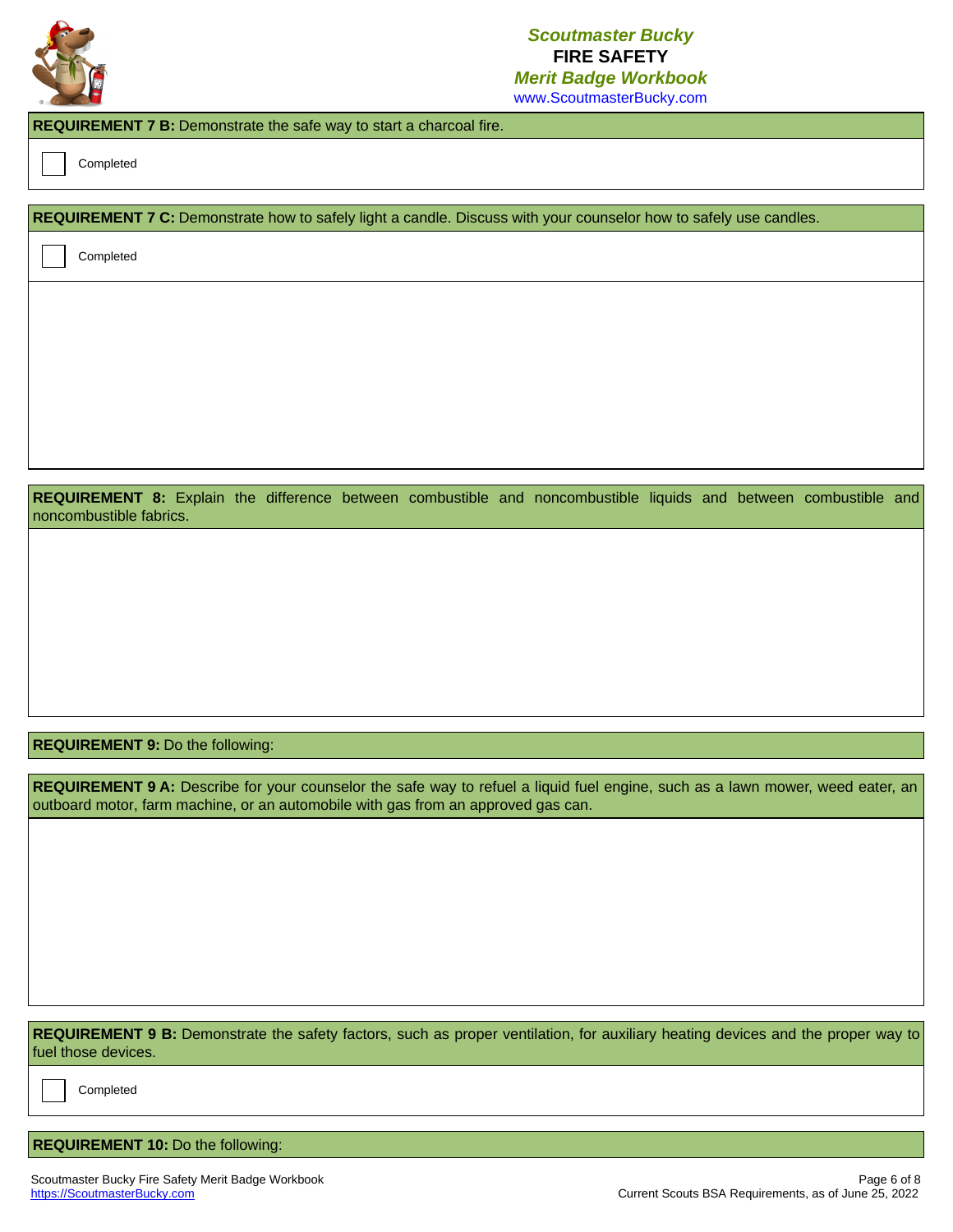

**REQUIREMENT 10 A:** Explain the cost of outdoor and wildland fires and how to prevent them.

**REQUIREMENT 10 B:** Demonstrate setting up and putting out a cooking fire.

Completed

**REQUIREMENT 10 C:** Demonstrate using a camp stove and lantern.

Completed

**REQUIREMENT 10 D:** Explain how to set up a campsite safe from fire.